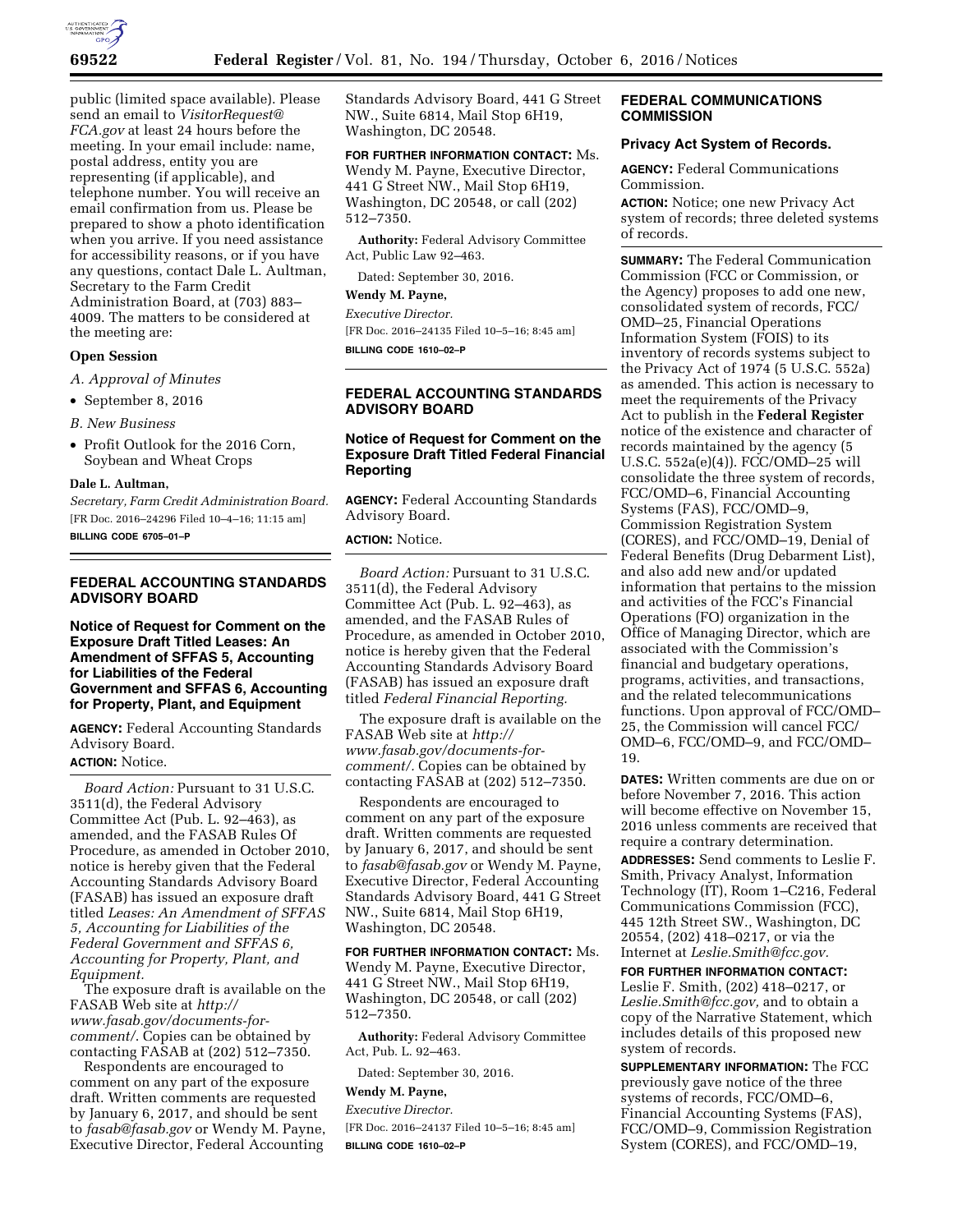Denial of Federal Benefits (Drug Debarment List), which it intends to cancel upon approval of FCC/OMD–25, Financial Operations Information System (FOIS), by publication in the **Federal Register** on April 5, 2006 (71 FR 17234, 17250, 17253, and 17264 respectively). The Financial Operations Information System (FOIS) consolidates the three separate systems of records: FCC/OMD–6, Financial Accounting Systems (FAS),<sup>1</sup> FCC/OMD-9, Commission Registration System (CORES),2 and FCC/OMD–19, Denial of Federal Benefits (Drug Debarment List),3 and extends coverage to all other related FO financial and budgetary information systems, subsystems, databases, records, and paper document files, which include but are not limited to Genesis, Fee Filer, Red Light Display System, Accounts Payable and Accounts Receivable, Research Reconciliation and Reporting, Budget Center, Electronic Form 159/Remittance Over Secure Internet E-Commerce (ROSIE) system, Pay Fees system, Commission Registration System (CORES), Historical Collections system, Historical Loans system, International Telecommunications Settlements invoicing systems, FO-Administration, system-to-system integrations, databases, and related FO documents and forms. This consolidation will create a single, organization-wide, and consistently-defined system of records that also provides various improvements, which include, but are not limited to, increased efficiency in the Commission's reporting capabilities and enhanced reliability and consistency in the Commission's financial and budgetary data and related management and oversight of these telecommunications programs, functions, and activities.

## **FCC/OMD–25**

## **SYSTEM NAME:**

Financial Operations Information System (FOIS).

# **SECURITY CLASSIFICATION:**

The FCC's CIO will develop a security classification to this system of records based on NIST FIPS–199 standards.

#### **SYSTEM LOCATION:**

Financial Operations (FO), Office of Managing Director (OMD), Federal Communications Commission (FCC), 445 12th Street SW., Washington, DC 20554.

## **CATEGORIES OF INDIVIDUALS COVERED BY THE SYSTEM:**

The categories of individuals in FOIS include, but are not limited to:

1. FCC staff, including but not limited to employees (including interns), and contractors and vendors, who handle information in the FCC's financial and budgetary operations, which include but are not limited to the FO organization's programs, processes, activities, and related telecommunications functions;

2. Individuals who register with the FCC to receive a FCC Registration Number (FRN) to conduct business with the Commission; and

3. Individuals who intend to or do conduct business with the FCC as a regulatee, licensee, contractor, or vendor and who are listed on the Drug Debarment Roster (as a result of drug convictions for the distribution or possession of controlled substances) who have been denied all Federal benefits as part of their sentence pursuant to Section 5301 of the *Anti-Drug Abuse Act of 1988,* and who have filed application(s) for any FCC professional or commercial license(s) and/or authorization(s).

# **CATEGORIES OF RECORDS IN THE SYSTEM:**

The categories of records in the Financial Operations Information System (FOIS) include, but are not limited to information pertaining to:

1. FCC employees (including interns)—individual's name, Social Security Number (SSN), home address, phone number, bank account data, and miscellaneous monies received by the Commission (including, but not limited to reimbursement(s) authorized under the Travel Reimbursement Program covered by the government-wide system of records GSA/GOVT–3 and GSA/ GOVT–4,4 and related financial requirements);

2. Independent contractors individual's name and Social Security Number (SSN) (required when the fee exceeds the minimum \$600.00 threshold authorized by IRS Form 1099);

3. Individuals who register to do business with the FCC and receive a FCC Registration Number (FRN) individual's name, address(es), Social Security Number (SSN), Individual Taxpayer Identification Number (ITIN), home telephone number(s), personal fax number(s), personal email address(es), records of services rendered, loan payment information, forfeitures assessed and collected, billing and collection of bad checks, bank deposit information, transaction type information, United States Treasury deposit data (notification of completion of FCC financial transactions with the US Treasury), and information substantiating fees collected, refunds issues, and interest, penalties, and administrative charges assessed to individuals.

4. Individuals on the DOJ's Drug Debarment List—individual's name, DOJ identification number (ID) (for the person denied Federal benefits), Individual Taxpayer Identification Number (ITIN), starting and ending date of the denial of Federal benefits, address, zip code, and (if required by the FCC application) birthdate, and confirmation report for DOJ matching; (Upon such a match, the FCC will initiate correspondence with the applicant, which will also be associated with the application. The confirmation report and any correspondence with the applicant will be among the records found in this system.); and

5. FCC Forms which include, but are not limited to, Forms 44 and 45; 159 series; 160 and 161; 1064, and other related financial and/or budgetary forms, assessments, and related documents.

## **AUTHORITY FOR MAINTENANCE OF THE SYSTEM:**

5 U.S.C. Chapter 57; 31 U.S.C. 525, 3302(e); 44 U.S.C. 3101, 3102, 3309; *Debt Collection Act* as amended by the *Debt Collection Improvement Act of 1996;* Section 639 of the *Consolidated Appropriations Act of 2005* (P.L. 108– 447); Federal Financial Management Improvement Act of 1996; Chief Financial Officers Act of 1990; Federal Managers Financial Integrity Act of 1982; Executive Order 9397; *Budget and Accounting Act of 1921; Budget and Accounting Procedures Act of 1950;* and *Federal Communications Authorization Act of 1989;* Section 5301 of the *Anti-Drug Abuse Act of 1988* (Pub. L. 100– 690), as amended by Section 1002(d) of the *Crime Control Act of 1990* (Pub. L.

<sup>1</sup>FCC/OMD–6, Financial Accounting Systems (FAS), includes the Genesis, Fee Filer, Red Light Display System, Accounts Payable and Accounts Receivable, Research Reconciliation and Reporting, Budget Center, Electronic Form 159/Remittance Over Secure Internet E-Commerce (ROSIE) system, Pay Fees system, Historical Collections system, Historical Loans system, and International Telecommunications Settlements invoicing systems and all these data.

<sup>2</sup>FCC/OMD–9, Commission Registration System (CORES), includes only the Commission Registration System data.

<sup>3</sup>FCC/OMD–19, Denial of Federal Benefits (Drug Debarment List), includes only the Drug Debarment List data.

<sup>4</sup>The PII contained in the FCC's Travel and Reimbursement Program is covered by one or the other of the two government-wide systems of records maintained by the General Services Administration (GSA): GSA/GOV–3, ''Travel Charge Card Program,'' *see* 78 FR 20108; or GSA/GOVT– 4, ''Contracted Travel Services Program,'' *see* 64 FR 20108.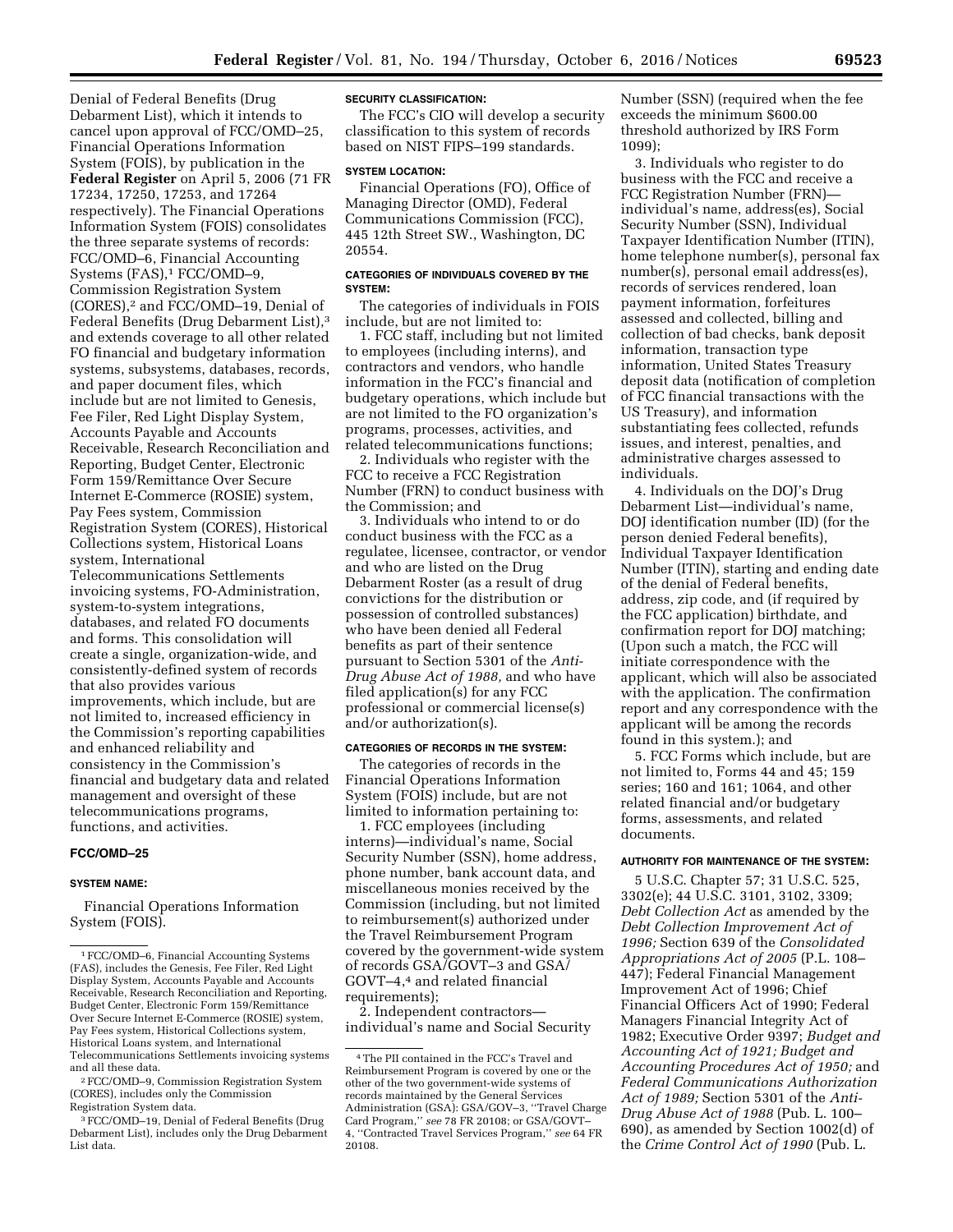100–647); and 47 U.S.C. 154(i) and 154(j).

## **PURPOSE(S):**

The Financial Operations Information System (FOIS) SORN will cover the PII that is collected, used, and stored in the electronic records and paper document files contained in the FO organization's information systems, subsystems, databases, and paper document files,<sup>5</sup> which are associated with the Commission's financial and budgetary operations, programs, functions, and transactions, and related telecommunications activities. These various systems include, but are not limited to Genesis, Fee Filer, Red Light Display System, Accounts Payable and Accounts Receivable, Research Reconciliation and Reporting, Budget Center, Electronic Form 159/Remittance Over Secure Internet E-Commerce (ROSIE) system, Pay Fees system, Commission Registration System (CORES), Historical Collections system, Historical Loans system, International Telecommunications Settlements invoicing systems, FO-Administration, system-to-system integrations, databases, and related FO documents and forms. Authorized FCC personnel (including authorized contract employees and sole proprietors) use these records on a need-to-know basis to conduct the Commission financial and budgetary operations, programs, transactions, and statements, and related telecommunications activities, which include but are not limited to:

1. Processing and tracking payments made and monies owed from or to individuals (including FCC employees and authorized contract employees and authorized sole proprietor contractors), FCC regulatees and licensees, and the FCC, and to ensure that payments by the FCC are based on a lawful official commitment and obligation of government funds, including but not limited to payments to cover administrative charges, penalties, forfeitures assessed, fees collected, services rendered, and direct loans;

2. Establishing records of ''receivables'' and tracking repayment status for any amount(s) claimed in the event of a debt owed to the FCC, which include but are not limited to repayment of overpayments and excess disbursements (including

reimbursements and/or refunds for incorrect payments or overpayments), and other debts, advance payments, including but not limited to application processing fees, travel advances (including reimbursements authorized under the Travel Reimbursement Program covered by GSA/GOVT–3 and GSA/GOVT–4),6 advanced sick leave, and advanced annual leave, and withholding services from individuals who owe delinquent debt to the FCC or an FCC component, including billing and collection of bad checks;

3. Developing reports of taxable income using the records of payments and uncollectible debts that are provided to the Internal Revenue Service (IRS) and applicable state and local taxing officials;

4. Tracking overdue and delinquent federal debts for debt collection purposes;

5. Initiating and completing computer matching to verify benefit and payment eligibility under relevant related Federal Government systems such as, but not limited to Treasury's ''Do Not Pay'' portal verification system, the GSA Excluded Parties and Debarment List, and the Department of Justice Drug Debarment Roster in connection with implementation of Section 5301 of the *Anti-Drug Abuse Act of 1998;* 

6. Populating FCC forms, which include but are not limited to Forms 44 and 45, 159 series, 160 and 161, and 1064, and other financial and budgetary forms and related documents and records, which are used to carry out these various financial, accounting, and budgetary activities, functions, and purposes, and related telecommunications activities;

7. Providing the viewing function for images of auction loans that the FCC has made to customers, to provide them access to their loan payment history (retained for historical purposes); and

8. Storing the information that the Department of Justice (DOJ) exchanges with the FCC in connection with the implementation of Section 5301 of the *Anti-Drug Abuse Act of 1988.*7

## **ROUTINE USES OF RECORDS MAINTAINED IN THE SYSTEM, INCLUDING CATEGORIES OF USERS AND THE PURPOSES OF SUCH USES:**

In addition to those disclosures generally permitted under 5 U.S.C. 552a(b) of the Privacy Act, all or a portion of the records or information contained in this system may be disclosed to authorized entities, as is determined to be relevant and necessary, outside the FCC as a routine use pursuant to 5 U.S.C. 552a(b)(3). In each of these cases, however, the FCC will determine whether disclosure of the records is compatible with the purpose(s) for which the records were collected:

1. Public Access—After registering at the CORES Web site at: *http:// www.fcc.gov* to obtain their FCC Registration Number (FRN) and a password, individuals can use the Commission's automated reporting tools of Electronic Form 159/ROSIE, Fee Filer, Pay Fees, and the Red Light Display System to conduct business with the FCC, including to access information, which includes but is not limited to Regulatory Fees, fines, forfeitures, penalties, Debt Collection Improvement Act and other administrative changes, and related payments and assessments, and to determine the amount(s) owed.

2. Drug Debarment List—Any report resulting from any matching program activities between a FCC applicant and an individual on the Department of Justice (DOJ) Drug Disbarment List (not including the DOJ ID Number) and any correspondence with the applicant regarding this match will be associated with the applicant's application, and thus, be made routinely available (with redactions for date of birth and Social Security Number) for public inspection as part of the FCC application file.

3. ''Pay.gov'' System—To disclose the name and address of individuals to the Department of the Treasury to facilitate the collection of any fees owed to the FCC when an individual chooses to pay online using the Treasury's Pay.gov system.

4. Audits and Oversight—To disclose information to auditors, officials of the Office of Inspector General, for the purpose of conducting financial or compliance audits.

5. Compliance with Welfare Reform Requirements—Names, Social Security Numbers, home addresses, dates of birth, dates of hire, quarterly earnings, employer identifying information, and state of hire of employees may be disclosed to the Office of Child Support Enforcement, Administration for Children and Families, Department of Health and Human Services for the

<sup>5</sup>The FCC's Financial Operations maintains the FCC's Registration Number (FRN) system, the Commission-wide method for identifying and interacting with those individuals who have registered to do business with the FCC under 31 U.S.C. 7701(c)(2) and who incur application and/or regulatory fee obligations. (The FRN collaterally allows that monies paid are properly matched with debts and obligations.)

<sup>6</sup>Travel Reimbursement Program, *Op. cit.*  7This permits the FCC to perform the General Services Administration (GSA) Debarment List check as provided for in the Office of National Drug Control Policy plan for implementation of Section 5301 through use of information generated by DOJ. The FCC will only use the automated records obtained from DOJ to make an initial determination of whether an individual applicant is subject to a denial of all Federal benefits or FCC benefits imposed under Section 5301 of the *Anti-Drug Abuse Act of 1988.*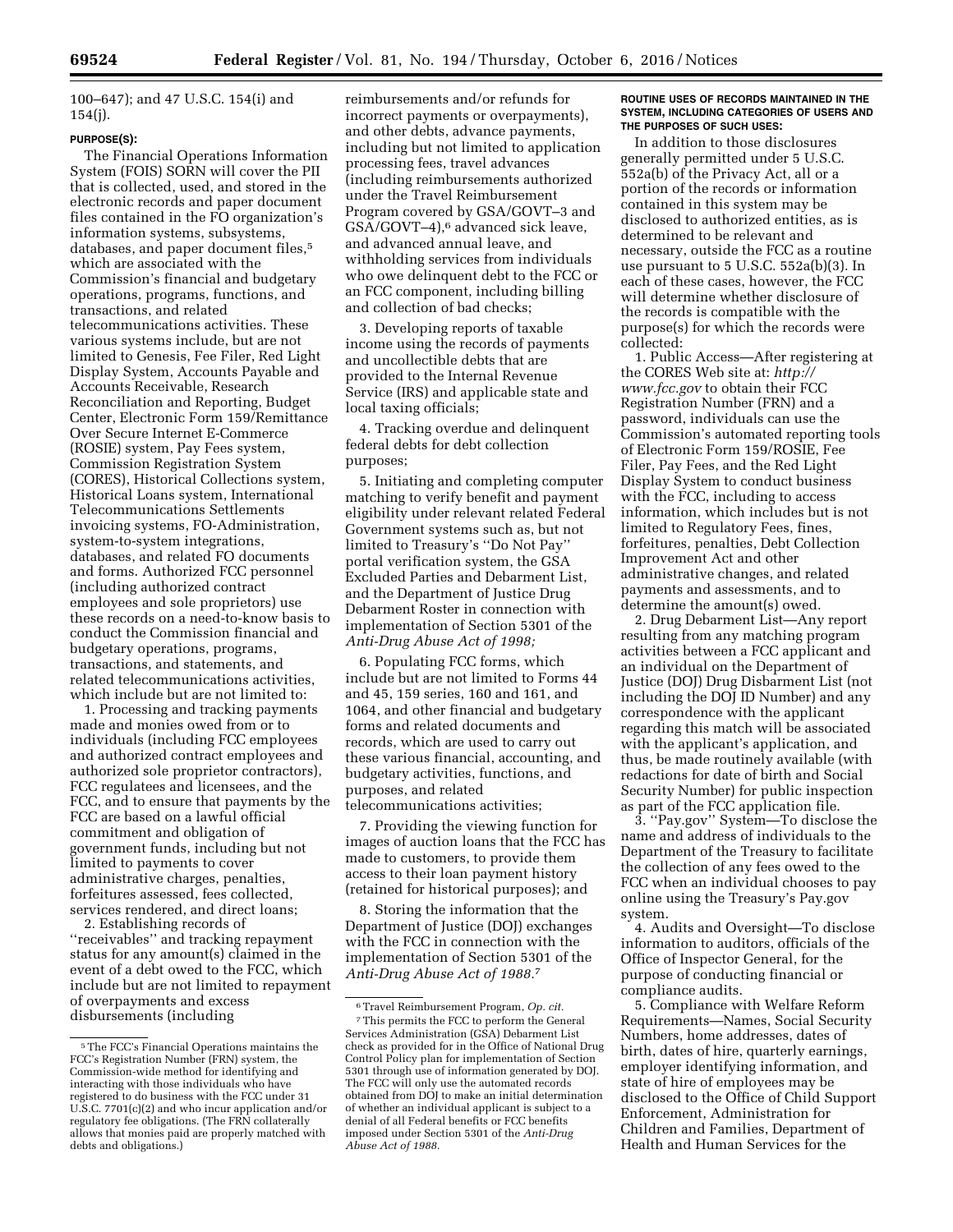purposes of locating individuals to establish paternity, establishing and modifying orders of child support, identifying sources of income, and for other child support enforcement actions as required by the *Personal Responsibility and Work Opportunity Reconciliation Act.* 

6. Financial Obligations under the Debt Collection Acts—To other Federal agencies for the purpose of collecting and reporting on delinquent debts as authorized by the *Debt Collection Improvement Act of 1996.* A record from this system may be disclosed to any Federal, state, or local agency to conduct an authorized computer matching program in compliance with *the Privacy Act of 1974,* as amended, to identify and locate individuals who are delinquent in their repayment of certain debts owed to the U.S. Government. A record from this system may be used to prepare information on items included, but not limited to income assessments required for taxation or other purposes to be disclosed to Federal (*i.e.,* IRS), state, and local governments.

7. ''Do Not Pay'' System—To the Treasury Department, Bureau of Public Debt and its authorized contractors and representatives for compliance with collection laws and to prevent improper payment and for purposes of verifying payment eligibility using Treasury's ''Do Not Pay'' (DNP) system and effecting payments. Records may also be disclosed to Treasury pursuant to a DNP computer matching agreement between the FCC and Treasury for purposes authorized by 31 U.S.C. 3321, if the matching program requires data from this system of records. Additionally, records will be routinely disclosed to the Treasury and to other Federal agencies for the purpose of collecting and reporting on delinquent debts as authorized by the Debt Collection Improvement Act of 1996, as amended. Records may be disclosed to any Federal, state, or local agency to conduct an authorized computer matching program in compliance with *the Privacy Act of 1974,* as amended, to identify and locate individuals who are delinquent in their repayment of certain debts owed to the U.S. Government. Finally, records may be disclosed to the Treasury Department and its authorized representatives and the Department of Justice for purposes of reporting the results of debt collection or debt compromise to prepare necessary federal, state, or local income and tax reporting records and reports, *e.g.,* IRS Form 1099.

8. Financial Obligations as required by the National Finance Center (USDA), *et al.*—To the National Finance Center

(the FCC's authorized payroll office), the Department of the Treasury Debt Management Services, and/or a current employer for financial obligations that include, but are not limited to those that effect a salary, IRS tax refund, tax or other debt liabilities of State, Municipality or other government agencies and entities, or administrative offsets necessary to satisfy an indebtedness; and to Federal agencies to identify and locate former employees for the purposes of collecting such indebtedness, including through administrative, salary, or tax refund offsets. Identifying and locating former employees, and the subsequent referral to such agencies for offset purposes, may be accomplished through authorized computer matching programs. Disclosures will be made only when all procedural steps established by the *Debt Collection Act of 1982* and the *Debt Collection Improvement Act of 1996* or the *Computer Matching and Privacy Protection Act of 1988,* as appropriate, have been taken.

9. Adjudication and Litigation—To the Department of Justice (DOJ), in a proceeding before a court, or other administrative or adjudicative body before which the FCC is authorized to appear, when: (a) The FCC or any component thereof; (b) any employee of the FCC in his or her official capacity; (c) any employee of the FCC in his or her individual capacity where DOJ or the FCC has agreed to represent the employee; or (d) the United States is a party to litigation or has an interest in such litigation, and the use of such records by DOJ or the FCC is deemed by the FCC to be relevant and necessary to the litigation.

11. Law Enforcement and Investigation—To disclose pertinent information to the appropriate Federal, State, or local agencies, authorities, and officials responsible for investigating, prosecuting, enforcing, or implementing a statute, rule, regulation, or order, where the FCC becomes aware of an indication of a violation or potential violation of civil or criminal statute, law, regulation, or order.

12. Congressional Inquiries—To provide information to a congressional office from the record of an individual in response to an inquiry from that congressional office made at the request of that individual.

13. Government-wide Program Management and Oversight—To the National Archives and Records Administration (NARA) for use in its records management inspections; to the Government Accountability Office (GAO) for oversight purposes; to the Department of Justice (DOJ) to obtain

that department's advice regarding disclosure obligations under the Freedom of Information Act (FOIA); or to the Office of Management and Budget (OMB) to obtain that office's advice regarding obligations under the Privacy Act.

14. Employment, Clearances, Licensing, Contract, Grant, or other Benefits Decisions by the Agency—To a Federal, State, local, foreign, tribal, or other public agency or authority maintaining civil, criminal, or other relevant enforcement records, or other pertinent records, or to another public authority or professional organization, if necessary to obtain information relevant to an investigation concerning the hiring or retention of an employee or other personnel action, the issuance or retention of a security clearance, the classifying of jobs, the letting of a contract, or the issuance or retention of a license, grant, or other benefit by the requesting agency, to the extent that the information is relevant and necessary to the requesting agency's decisions on the matter.

15. Employment, Clearances, Licensing, Contract, Grant, or other Benefits Decisions by Other than the Agency—To a Federal, State, local, foreign, tribal, or other public agency or authority of the fact that this system of records contains information relevant to the hiring or retention of an employee, the issuance or retention of a security clearance, the conducting of a suitability or security investigation of an individual, the classifying of jobs, the letting of a contract, or the issuance or retention of a license, grant, or other benefit by the requesting agency, to the extent that the information is relevant and necessary to the agency's decision on the matter. The other agency or licensing organization may then make a request supported by the written consent of the individual for the entire records if it so chooses. No disclosure will be made unless the information has been determined to be sufficiently reliable to support a referral to another office within the agency or to another Federal agency for criminal, civil, administrative, personnel, or regulatory action.

16. Labor Relations—To officials of labor organizations recognized under 5 U.S.C. Chapter 71 upon receipt of a formal request and in accord with the conditions of 5 U.S.C. 7114 when relevant and necessary to their duties of exclusive representation concerning personnel policies, practices, and matters affecting working condition.

17. Federal Labor Relations Authority—To disclose information to the Federal Labor Relations Authority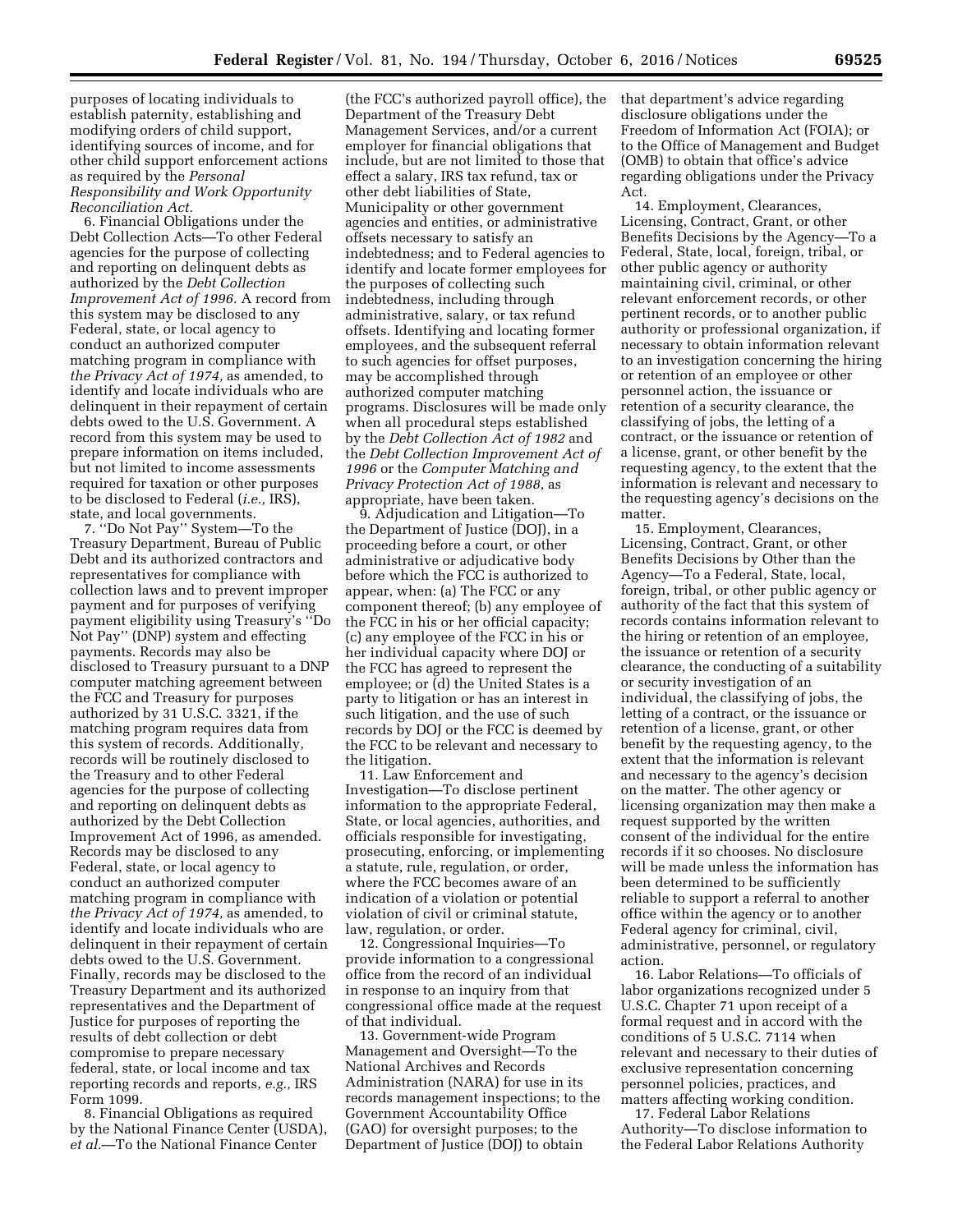when requested in connection with investigations of allegations of unfair labor practices or matters before the Federal Service Impasses Panel (FSIP).

18. Merit Systems Protection Board— To disclose information to officials of the Merit Systems Protection Board or the Office of the Special Counsel, when requested in connection with appeals, special studies of the civil service and other merit systems, review of the FCC rules and regulations, investigations of alleged or possible prohibited personnel practices, and such other functions, *e.g.,*  as promulgated in 5 U.S.C. 1205 and 1206, or as may be authorized by law.

19. Equal Employment Opportunity Commission (EEOC)—To disclose information to the EEOC when requested in connection with investigations into alleged or possible discrimination practices in the Federal sector, compliance by Federal agencies with the Uniform Guidelines on Employee Selection Procedures or other functions vested in the Commission and to otherwise ensure compliance with the provisions of 5 U.S.C. 7201.

20. Non-Federal Personnel—To disclose information to contractors performing or working on a contract for the Federal Government.

21. Statistical/Analytical Studies—To provide to Congress and the Office of Management and Budget with summary descriptive statistics and analytical studies in support of the financial and budgetary functions for which the records are collected and maintained, or for related FCC studies and reports. While published studies do not contain individual identifiers, in some instances the selection of elements of data included in the study may be structured in such a way as to make the data individually identifiable by inference.

22. Breach Notifications—To appropriate agencies, entities, and individuals, when: (1) The FCC suspects or has confirmed that the security or confidentiality of information in the system of records has been compromised; (2) the Commission has determined that as a result of the suspected or confirmed compromise there is a risk of harm to economic or property interests, identity theft or fraud, or harm to the security or integrity of this system or other systems or programs (whether maintained by the Commission or another agency or entity) that rely upon the compromised information; and (3) the disclosure made to such agencies, entities, and individuals is reasonably necessary to assist in connection with the Commission's efforts to respond to the suspected or confirmed compromise

and to prevent, minimize, or remedy such harm.

## **DISCLOSURE TO CONSUMER REPORTING AGENCIES:**

Under 5 U.S.C. 552a(b)(12) of the Privacy Act, the Department of Treasury may disclose to a consumer reporting agency information regarding a claim by the Commission which is determined to be valid and overdue as follows: name, address, SSN or ITIN, and other information necessary to establish the identity of the individual or organization responsible for the claim:

1. The amount, status, and history of the claim; and

2. The program under which the claim arose.

The Commission may disclose the information specified in this paragraph under 5 U.S.C. 552a(b)(12) and the procedures contained in subsection 31 U.S.C. 3711(e). A consumer reporting agency to which these disclosures may be made is defined at 31 U.S.C. 3701(a)(3).

## **POLICIES AND PRACTICES FOR STORING, RETRIEVING, ACCESSING, RETAINING, AND DISPOSING OF RECORDS IN THE SYSTEM:**

#### **STORAGE:**

Information in this system is maintained as follows:

1. Electronic data, records, and files are housed in the FCC's computer network databases and/or at a FCC authorized contractor;

2. The DOJ maintains the Drug Debarment data at its facilities and transfers the Drug Debarment data files to the FCC under the terms of the matching agreement. These files are immediately discarded by the FCC after being loaded into the secure database on the FCC's computer network; and

3. Paper documents, including printouts and other related materials, records, and files are stored in the FO office suite and at a FCC authorized contractors.

#### **RETRIEVABILITY:**

1. Retrieval of records in the FCC's financial and budgetary (electronic) information systems, subsystems, and databases includes, but is not limited to the individual's name and/or type of transaction, call sign, processing number, SSN, ITIN, FRN, vendor code, fee control number, payment ID number, and/or sequential number.

2. Paper documents, records, and files can be similarly retrieved (manually) by these data markers.

3. Retrieval of records in the Drug Debarment database is as follows:

(a) An initial search is done using the name and ITIN or name and zip code

between the Drug Debarment database and the CORES registration databases (*i.e.,* from the database with the name of an application on file with the FCC, which the FCC will then review).

(b) A subsequent search is done if an individual with a preliminary match file an FCC application or requests services from the FCC. The FCC may obtain additional data elements from DOJ, such as address, zip code, and, if required by the FCC application, date of birth, in order to determine if there is an actual match.

(c) An additional file search, as required, may also include the FCC confirmation report, identifying information obtained from the DOJ debarment entry and any correspondence with the applicant attached to the individual's application.

#### **SAFEGUARDS:**

1. The FCC's IT privacy safeguards include a comprehensive and dynamic set of safety and security protocols that are designed to meet all Federal IT privacy standards, including those required by the National Institute of Standard and Technology (NIST) and the Federal Information Security Act of 2002 (FISMA). The protocols cover all electronic records, files, and data, including those that are housed in the FCC's computer network databases; and those information system databases that are housed at the FCC's authorized contractor(s). The DOJ's Drug Debarment Databases, which are colocated with and secured under these same safety and security standards as individual registration records, also comply with NIST and FISMA requirements. The drug debarment data files are immediately discarded by the FCC after being loaded into the secure database. In addition, the FCC discards extraneous information, unless it is required by the FCC to determine a data match, or for other requirements.

2. There are a limited number of paper documents, files, and records, which are stored in file cabinets in the FO office. All access points for the FO office suite are monitored. These cabinets are locked when not in use and/or at the end of the business day.

3. Furthermore, as part of the FCC's privacy safeguards, only authorized FCC supervisors, employees, and contractors (including sole proprietor contractors) may have access to the electronic data and the paper document files.

#### **RETENTION AND DISPOSAL:**

1. The financial records are retained at the FCC for six to seven years following the end of the current fiscal year: